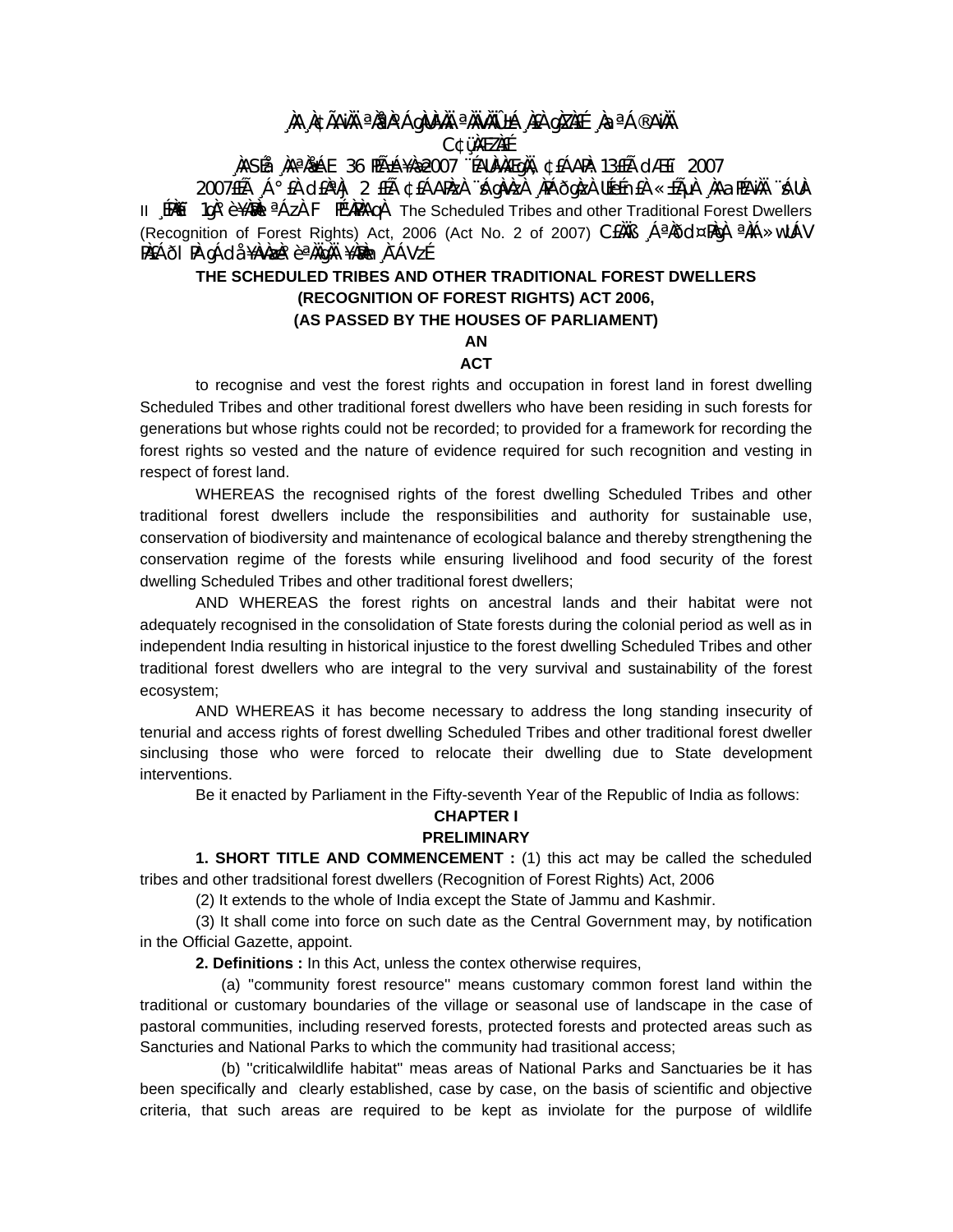conservation as may be determined and notified by the Central Government in the Ministry of Environment and Forests after open process of consultation by an Expert Committee, which includes experts from the locality appointed by that Government where in a representative of the Ministy of Tribal Affairs shall also be included, in determinig such areas according to the procedural requirements arising from sub-sections (1) and (2) of section 4;

 (c) '' forest dwelling Scheduled Tribes'' means the members or community of the Scheduled Tribes who primarly reside in and who depend on the forests or forest lands for bond fide livelihood needs and includes the Schedules Tribe pastoralist communities;

 (d) ''forest land'' means land of any description falling within any forest area and includes unclassified foresrs, undemarcated forests, existing or deemed forests, protected forests, reserved forests, Sanctuaries and National Parks;

(e) ''forest rights'' means the forest rights referred to in section 3;

 (f) ''forest villages'' means the settlements which have been established inside the forests by the forest department of any State Government for forestry operations or which were converted into forest villages through the forst reservation process and includes forest settlement villages, fixed demand holdings, all types of taungya settlements, by whatever name called, for such villages and includes lands for cultivation and other uses permitted by the Government;

 (g) ''Gram Sabha'' means a village assembly which shall consist of all adult members of a village and in case of States having no Panchayats, Padas, Tolas and othertraditional village institutions and elected village committees, with full and unrestricted participation of women;

 (h) ''habitat'' includes the area comprising the customary habitat and such other habitats in reserved forests and protected forests of primitive tribal groups and preagricultural communities and other forest dwelling Scheduled Tribes;

 (i) ''minor forest produce'' includes all non-timber forest produce of plant origin including bamboo, brush wood, stumps, cane, tussar, cocoons, honey, wax, lac, tendu or kendu leaves, medicinal plants and herbs, roots, tubers and the like;

(j) ''nodal agency'' means the nodal agency specified in section 11;

(k) ''notification'' means a notification published in the Official Gazettte;

(l) ''prescribed'' means prescribed by rules made under this Act;

 (m) ''scheduled Areas'' means the Scheduled Areas referred to in clause (1) of article 244 of the Constitution;

 (n) ''sustainable use'' shall have the same meaning as assigned to it in clause (o) ofsection 2 of the Biological Diversity Act, 2002 (18 of 2003);

 (o) ''other traditional forest dweller'' means any member or community who has for at least three generations prior to the 13th day of December, 2005, primarily resided in and who depend on the forest or forests land for bona fide livelihood needs.

**Explanation :** For the purpose of this clause, ''generation'' means a period comprising twenty-five years;

(p) ''village'' means-

 (i) a village referred to in clause (b) of section 4 of the Provisions of the Panchayats (Extension to the Scheduled Areas) Act, 1996 (40 of 1996); or

 (ii) any area referred to as a village in any State law relating to Panchayats other than the Scheduled Areas; or

 (iii) forest villages, old habitation or settlements and unsurveyed villages, whether notified as village or not;or

 (iv) in the case of States where there are no Panchayats, the traditional village, by whatever name called;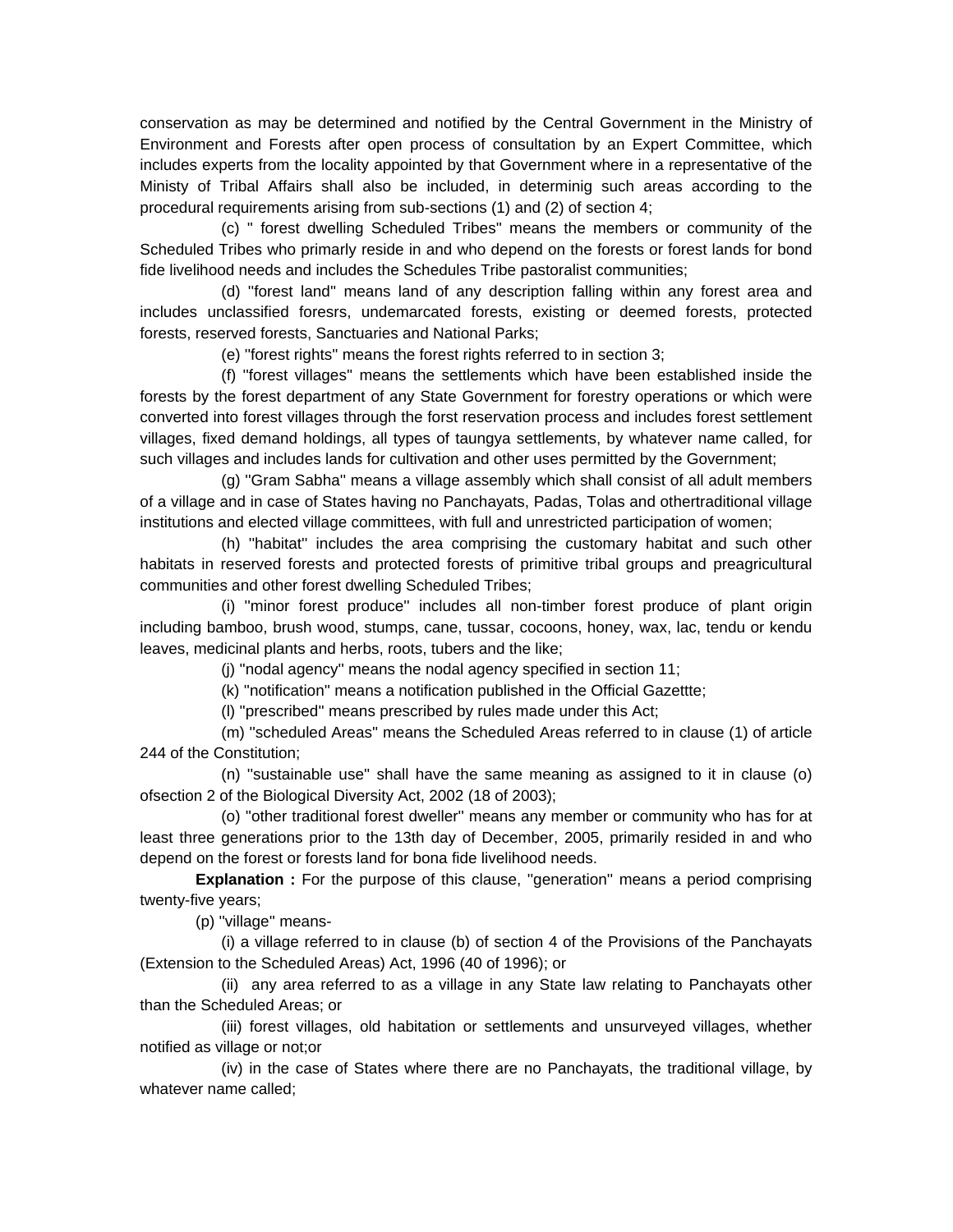(q) ''wild animal'' means any species of animal specified in schedules I to IV of the Wild Life (Protection) Act, 1972 (53 of 1972) and found wild in nature.

## **CHAPTER II FOREST RIGHTS**

 **3. Forest rights of Forest dwelling Scheduled Tribes and other tradional forest dwellers :** (1) For the purposes of this Act, the following rights which secure individual or community tenure or both shall be the forest Rights of forest dwelling Scheduled Tribes and other traditional forest dwellers on all forest lands, namely:

 (a) right to hold live in the forest land under the individual or common occupation for habitation or for selfcultivation for livelihood by a member or members of a forest dwelling Scheduled Tribe or other traditional forest dwellers;

 (b) community rights such as nistar, by whatever name called, including those used in erstwhile Princely States, Zamindari or such intermediary regimes;

 (c) right of ownership access to collect, use, and dispose of minor forest produce which has been traditionally collected within or outside village boundaries;

 (d) other community rights of use or entitlements such as fish and other products of water bodies, grazing (both settled or transhumant) and traditional seasonal resource access of nomadic or pastoralist communities;

 (e) rights, including community tenures of habitat and habitation for primitive tribal groups and pre-agricultural communities;

 (f) rights in or over disputed lands under any nomenclature in any State where claims are disputed;

 (g) rights for conversion of Pattas or leases or grants issued by any local authority or any state Government on forest lands to titles;

 (h) rights of settlement and conversion of all fporest villages, old habitation unsurveyed villages and other villages in forests, whether recorded, notified, or not into revenue villages;

 (i) rights to protect, regenerate or conserve or manage any community forest resource which they have been traditionally protecting and conserving for sustainable use;

 (j) rights which are recognised under State law or laws of any Autonomous District Council or Autonomous Regional Council or which are accepted as rights of tribals under any traditional or customary law of the concerned tribes of nay State;

 (k) right of access to biodiversity and community right to intellectual property and traditional knowledge related to biodiversity and cultural diversity;

 (l) any other traditional right customarily enjoyed by the forest dwelling Scheduled Tribes or other traditional forest dwellers, as the case may be, which are not mentioned in clauses (a) to (k) but excluding the traditional right of hunting or trapping or extracting a part of the body of any species of wild animal;

 (m) right to in situ rehabilitation including alternative land in cases where the Scheduled Tribes and other traditional forest dwellers have been illegally evicted or displaced from forest land of any description without receiving their legal entitlement to rehabilitation prior to the 13th day of December, 2005.

 (2) Notwithstanding anything contained in the Forest (Conservation) Act, 1980 (69 of 1980) the Central Government shall provide for diversion of forest land for the following facilities managed by the Government which involve felling of trees not exceeding seventy-five trees per hectare, nemely:

(a) schools;

(b) dispensary or hospital;

(c) anganwadis;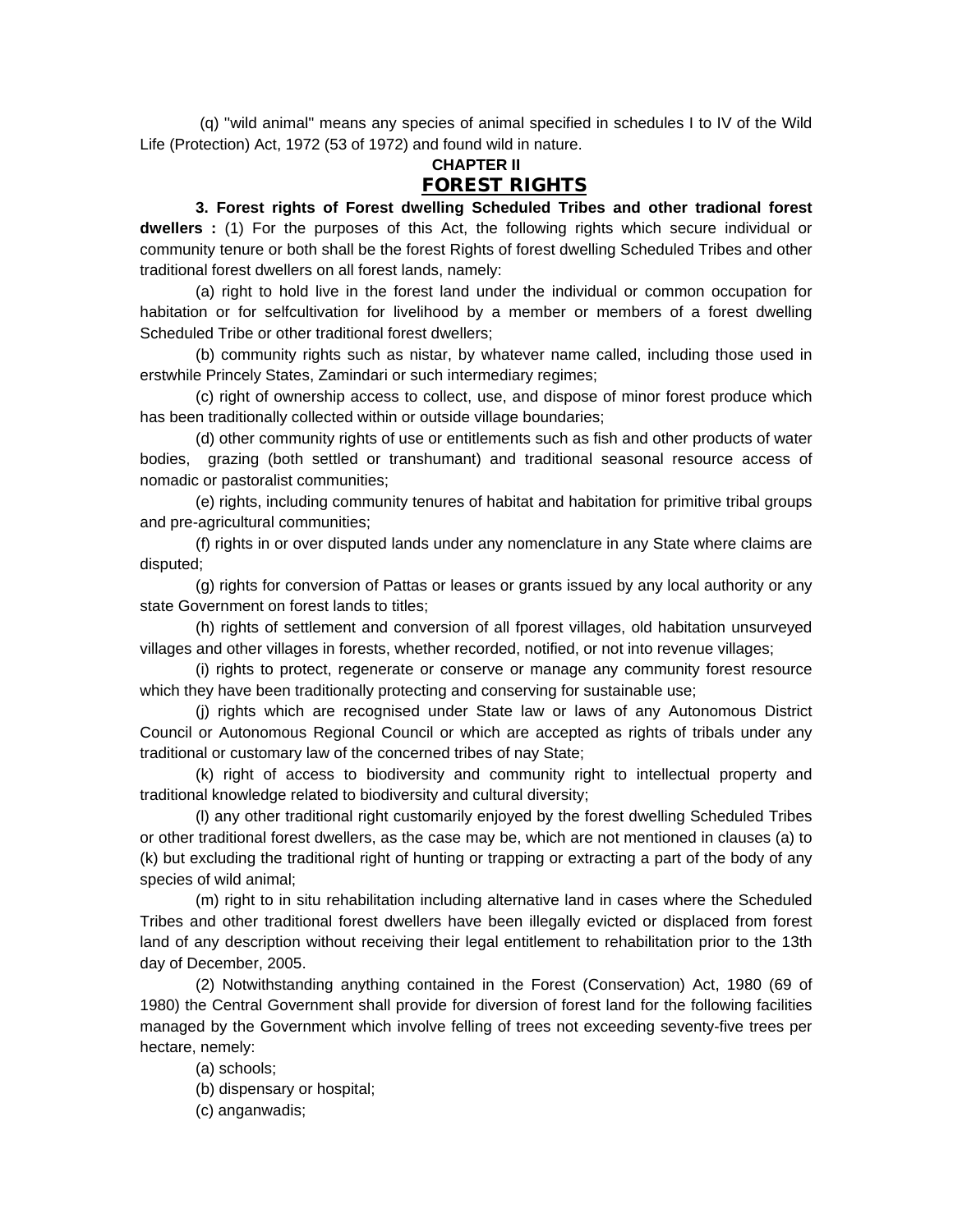(d) fair price shops;

(e) electric and telecommunication lines;

(f) tanks and other minor water bodies;

(g) drinking water supply and water pipelines;

(h) water or rain water harvesting structures;

(i) minor irrigation canals;

(j) non-conventional source of energy;

(k) skill upgradation or vocational training centres;

(l) roads; and

(m) community centres;

Provided that such diversion of forest land shall be allowed only if,

 (i) the forest land to be diverted for the purposes mentioned in this sub-section is less than one hectare in each case; and

 (ii) the clearance of such developmental projects shall be subject to the condition that the same is recommended by the Gram Sabha.

#### **CHAPTER III**

## **RECOGNITION, RESTORATION AND VESTING OF FOREST RIGHTS AND RELATED MATTERS**

 **4. Recognition of and vesting of, forest rights in forest dwelling Scheduled Tribes and other traditional forest dwellers :** (1) Notwithstanding anything contained in any other law for the time being in force and subject to the provisions of this Act, the Central Government hereby recognises and vests forest rights in

 (a) the forest dwelling Scheduled Tribes in States or areas in States where they are declared as Scheduled Tribes in respect of all forest rights mentioned in section 3;

 (b) the other traditional forest dwellers in respect of all forest rights mentioned in section 3.

 (2) The forest rights recognised under this Act in critical wildlife habitats of National Parks and Sanctrauies may subsequntly be modified or resettled, provided that no forest rights holders shall be resettled resettled or have their rights in any manner affected for the purposes of creating inviolate areas for wildlife conservation except in case all the following conditions are satisfied, namely:

 (a) the process of recognition and vesting of rights as specified in section 6 is complete in all the areas under consideration;

 (b) if has been eastablished by the concerned agencies of the State Government, in exercise of their powers under the Wildlife (Protection) Act, 1972 (53 of 1972) that the activities or impact of the presence of holders of rightd upon wild animals is sufficient to cause irreversible damage and threaten the existence of said species and their habitat;

 (c) the State Government has concluded that other resonable options, such as, coexistence are not available;

 (d) a resettlement or alternative package has been prepared and communicated that provides a secure livelihood for the affected individulas and communities and fulfils the requirements of such affected individuals and communities given in the relevant laws and the policy of the Central Government;

 (e) the free informed consent of the Gram Sabhas in the areas concerned to the proposed resettlement and to the package has been obtained in writing;

 (f) no resettlement shall take place until facilities and land allocation at the resettlement location are complete as per the promised package: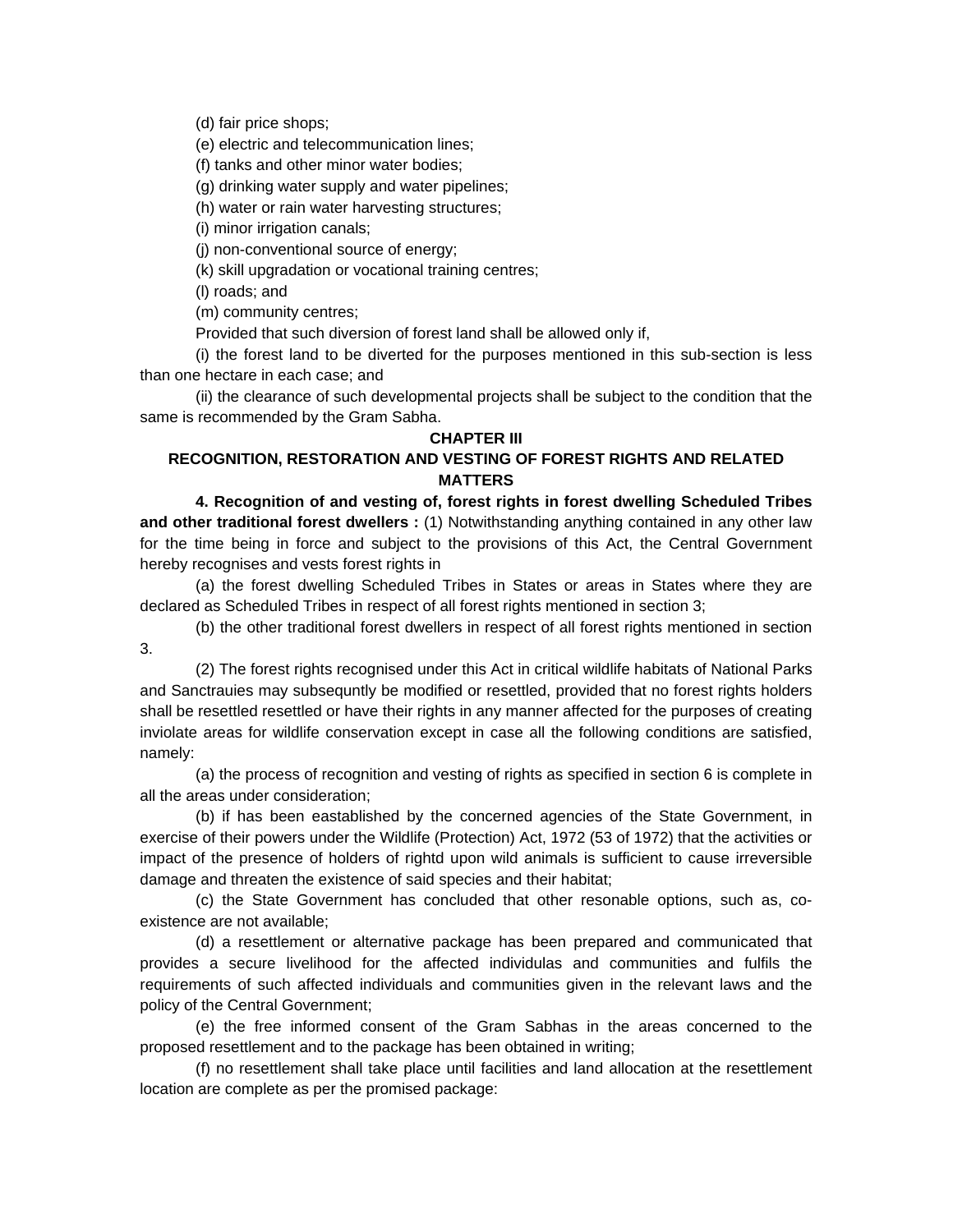Provided that the critical wildlife habitats from which rights holders are thus relocated for purposes oif wildlife conservation shall not be subsequently diverted by the State Government or the Central Government or any other entity for other uses.

 (3) The recognition and vesting of forest rights under this Act to the forest dwelling Scheduled Tribes and to other traditional forest dwellers in relation to any state or Union territory in respect of forest land and their habitat shall be subject to the condition that such Scheduled Tribes or tribal communities or other traditional forest dwellers had occupied forest land before the 13th day of December, 2005.

 (4) A right conferred by sub-section (1) shall be heritable but not alienable or transferable and shall be registered jointluy in the name of both the spouses in case of married persons and in the name of the single head in the case of a household headed by a single person and in the absence of a direct heir, the heritable right shall pass on to the next-of-kin.

 (5) Save as otherwise provided, no member of a forest dwelling Scheduled Tribe or other traditional forest dweller shall be evicted or removed from forest land under his occupation till the recognition and verification procedure is complete.

 (6) Where the forest rights recognised and vested by sub-section (1) are in respect of land mentioned in clause (a) of sub-section (1) of section 3 such land shall be under the occupation of an individual or family or community on the date of commencement of this Act and shall be restricted to the area under actual occupation and shall in no case exceed an area of four hectares.

 (7) The forest rights shall be conferred free of all encumbrances and procedural requirements, including clearance under the Forest (Conservation) Act, 1980 (69 of 1980), requirement of paying the net present value and compensatory afforestaion for diversion of forest land, except those specified in this Act.

 (8) The forest rights recognised and vested under this Act shall include the right of land to forest dwellig Scheduled Tribes and other traditional forest dwellers who can establish that they were displaced from their dwelling and cultivation without land compensation due to State development interventions, and where the land has not been used for the purpose for which it was acquired within five years of the said acquisition.

**5. Duties of holders of forest rights :** The holders of any forest right, Gram Sabha and village level institutions in areas where there are holders of any forest right under this Act are empowered to

(a) protect the wild life, forest and biodiversity.

 (b) ensure that adjoining catchments area, water sources and other ecological sentive areas adequately protected;

 (c) ensure that the habitat of forest dwelling Scheduled Tribes and other traditional forest dwellers is preserved from any form of destructive practices affecting their cultural and natural heritage;

 (d) ensure that the decisions taken in the Gram Sabha to regulate access to community forest resources and stop any activity which adversely affects the wild animals, forest and the biodiversity are complied with.

#### **CHAPTER IV**

## **AUTHORITIES AND PROCEDURE FOR VESTING OF FOREST RIGHTS**

 **6. Authorities to vest forest rights in forest dwelling scheduled tribes and other traditional forest dwellers and procedure thereof :** (1) The Gram Sabha shall be the authority to initiate the process for determining the nature and extent of individual or community forest rights or both that may be given to the forest dwelling Scheduled Tribes and other traditional forest dwellers within the local limits of its jurisdiction under this Act by receiving claims,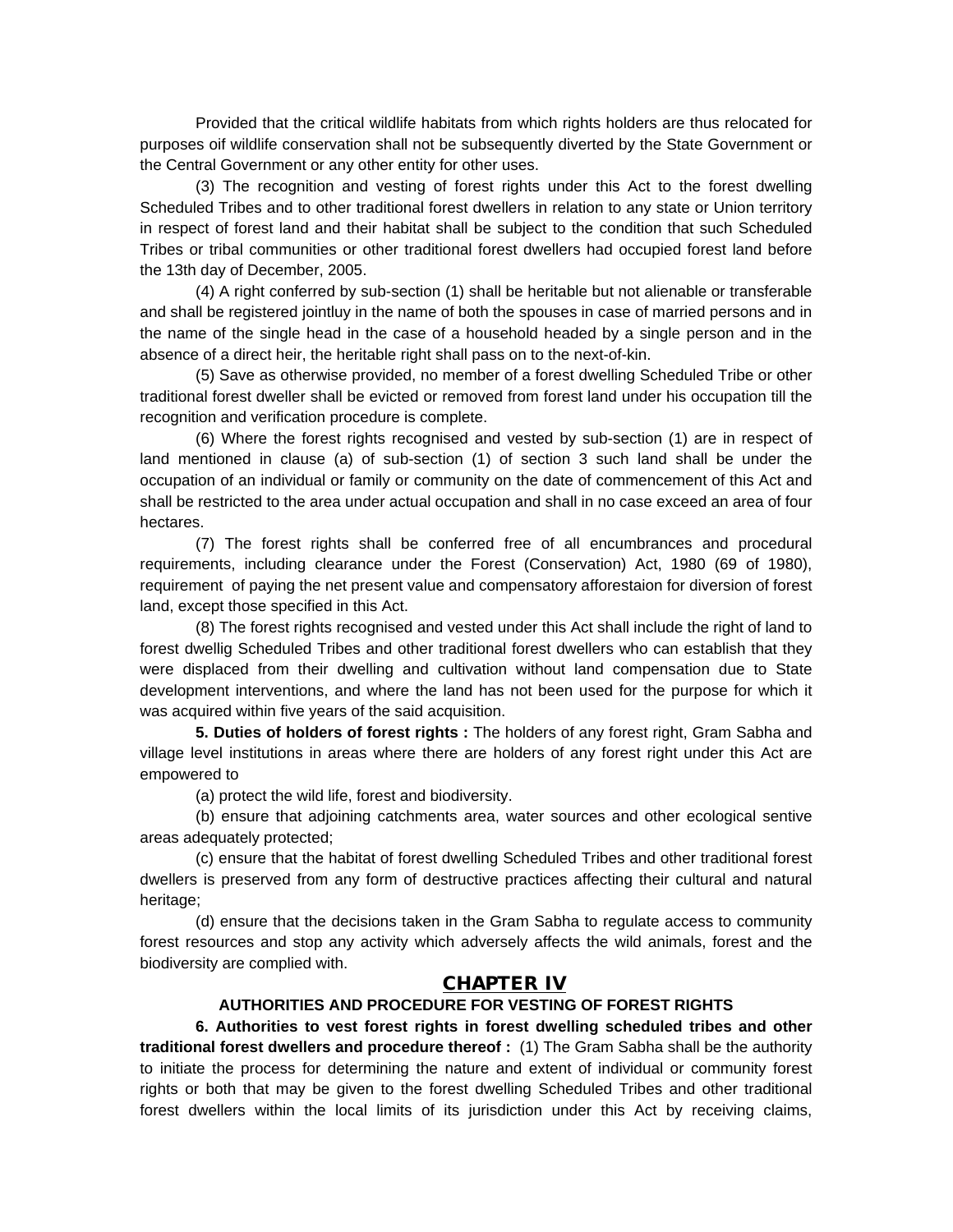consolidating and verfiying them and preparing a map delineating the area of each recommended claim in such manner as may be prescribed for exercise of such rights and the Gram Sabha shall, then, pass a resolution to that effect and thereafter forward a copy of the same to the Sub-Divisional Level Committee.

 (2) Any person aggrieved by the resolution of the Gram Sabha may prefer a petition to the Sub-Divisional Level Committee constituted under sub-section (3) and the Sub-Divisional Level Committee shall consider and dispose of such petition:

 Provided that every such petition shall be preferred within sixty days from the date of passing of the resolution by the Gram Sabha:

 Provided further that no such petition shall be disposed of against the aggrieved person, unless he has been given a reasonable opportunity to present his case.

 (3) The State Government shall constitute a Sub-Divisional Level Committee to examine the resolution passed by the Gram Sabha and prepare the record of forest rights and forward it through the Sub-Divisional Officer to the District Level Committee for a final decision.

 (4) Any person aggrieved by the decision of the Sub-Divisional Level Committee may prefer a petition to the District Level Committee within sixty days from the date of decision of the Sub-Divisional Level Committee and the District Level Committee shall consider and dispose of such petition.

 Provided that no petition shall be preferred directly before the District Level Committee against the resolution of the Gram Sabha unless the same has been preferred before and considered by the Sub-Divisional Level Committee:

 Provided further that no such petition shall be disposed of against the aggrieved person, unless he has been given a reasonable opportunity to present his case.

 (5) The State Government shall constitute a District Level Committee to consider and finally approove the record of forest rights prepared by the Sub-Divisional Level Committee.

 (6) The decision of the District Level Committee on the record of forest rights shall be final and binding.

 (7) The State Government shall constitute a State Level Monitoring Committee to monitor the process of recognition and vesting of forest rights and to submit to the nodal agency such returns and reports as may be called for by that afency.

 (8) The Sub-Divisional Level Committee the District Level Committee and the State Level Monitoring Committee shall consist of officers of the departments of Revenue, Forest and Tribal Affairs of the State Government and three members of the Panchayati Raj Institutions at the appropriate level, appointed by the respective Panchayati Raj Institutions, of whom two shall be the Scheduled Tribe members and at least one shall be a woman, as may be prescribed.

 (9) The Composition and functions of the sub-Divisional Level Committee, the District Level Committee and the State Level Monitoring Committee and the procedure to be followed by them in the discharge of their functions shall be such as may be prescribed.

#### **CHAPTER V**

#### **OFFENCES AND PENALTIES**

 **7. Offences by members or officers of authorities and Committees under this Act :**  Where any authority or Committee or officer or member of such authority or Committee contravenes any provision of this Act or any rule made thereunder concerning recognition of forest rights, it or they, shall be deemed to be guilty of an offence under this Act and shall be liable to be proceeded against and punished with fine which may extend to one thousand rupees:

 Provided that nothing contained in this sub-section shall render any member of the authority or Committee or head of the department or any person referred to in the section liable to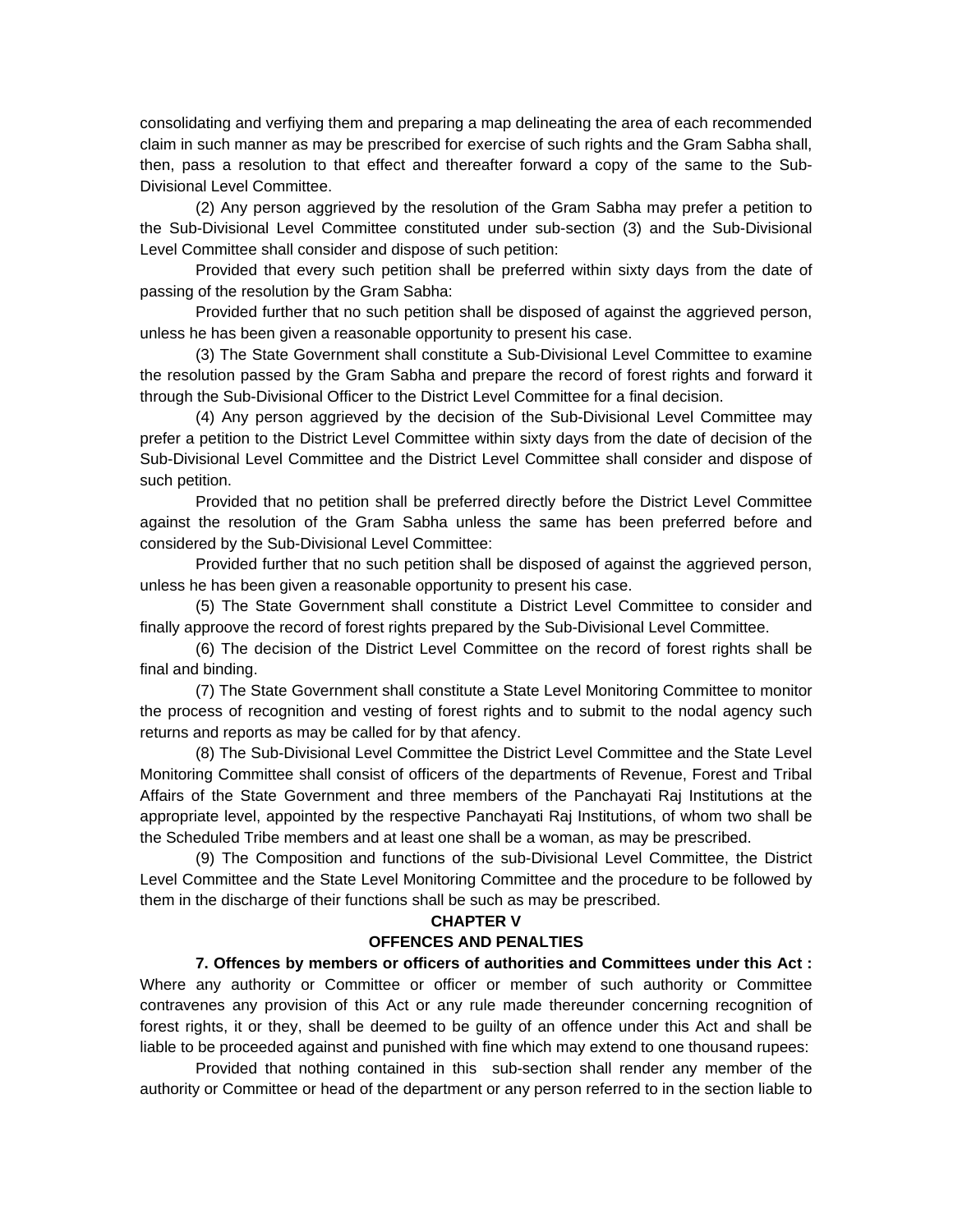any punishment if he proves that the offence was committed without his knowledge or that he had exercised all due diligence to prevent the commission of such offence.

**8. Cognizance of offences :** No court shall take cognizance of any offence under section 7 unless any forest dwelling Scheduled Tribe in case of dispute relating to a resolutino of a Gram Sabha or the Gram Sabha through a resolution against any higher authority gives a notice of not less than sixty days to the State Level Monitoring Committee and the State Level Monitoring Committee has not proceeded against such authority.

#### **CHAPTER VI MISCELLANEOUS**

 **9. Members of authorities act., to be public servants :** Every member of the authorities referred to in Chapter IV and every other officer exercising any of the powers conferred by or under this Act shall be deemed to be a public servant within the meaning of section 21 of the Indian Penal Code. (45 of 1860)

**10. Protection of action taken in good faith :** (1) No suit prosecution or other legal proceeding shall lia against any officer or other employee of the Central Government or the State Government for anything which is in good faith done or intended to be done by or under this Act.

 (2) No suit or other legal proceeding shall lie against the Central Government or the State Government or any of its officers or other employees for any damage caused or likely to be caused by anything which is in good faith done or intended to be done under this Act.

 (3) No suit or other legal proceeding shall lie against any authority as referred to in Chapter IV including its Chairperson, members secretary, officers and other employees for anything which is in good faith done or intended to be under this Act.

**11. Nodal agency :** The Ministry of the Central Government dealing with Tribal Affairs or any officer or authority authorised by the Central Government in this behalf shall be the nodal agency for the implementation of the provisions of this Act.

**12. Power of Central Government to issue directions :** In the performance of its duties and exercise of its powers by or under this Act, every authority referred to in Chapter IV shall be subject to such general or special directions as the Central Government may, from time to time, give in writing.

**13. Act not in derogation of any other law :** Save as otherwise provided in this Act and the Provisions of the Panchayats (Extension to the Scheduled Areas) Act, 1996 (40 of 1996) the provisions of this Act shall be in addition to and not in derogation of the provisions of any other law for the being in force.

**14. Power to make rules :** (1) The Central Government may, by notification and subject to the condition of previous publication, make rules for carrying out the provisions of this Act.

 (2) In particular, and without prejudice to the generality of the foregoingpowers, such rules may provide for all or any of the following matters, namely:

(a) procedural details for implementation of the procedure specified in section 6;

 (b) the procedure for receiving claims, consolidating and verfying them and preparing a ,map delineating the area of each recommended claim for exercise of forest rights under subsection (1) of section 6 and the manner of preferring a petition to the Sub-Divisional Committee under sub-section (2) of thar section;

 (c) the level of officers of the departments of Revenue, Forest and Tribal Affairs of the State Government to be appointed as members of the Sub-Divisional Level Committee, the District Level Committee and the State Level Monitoring Committee under sub-section (8) of section 6;